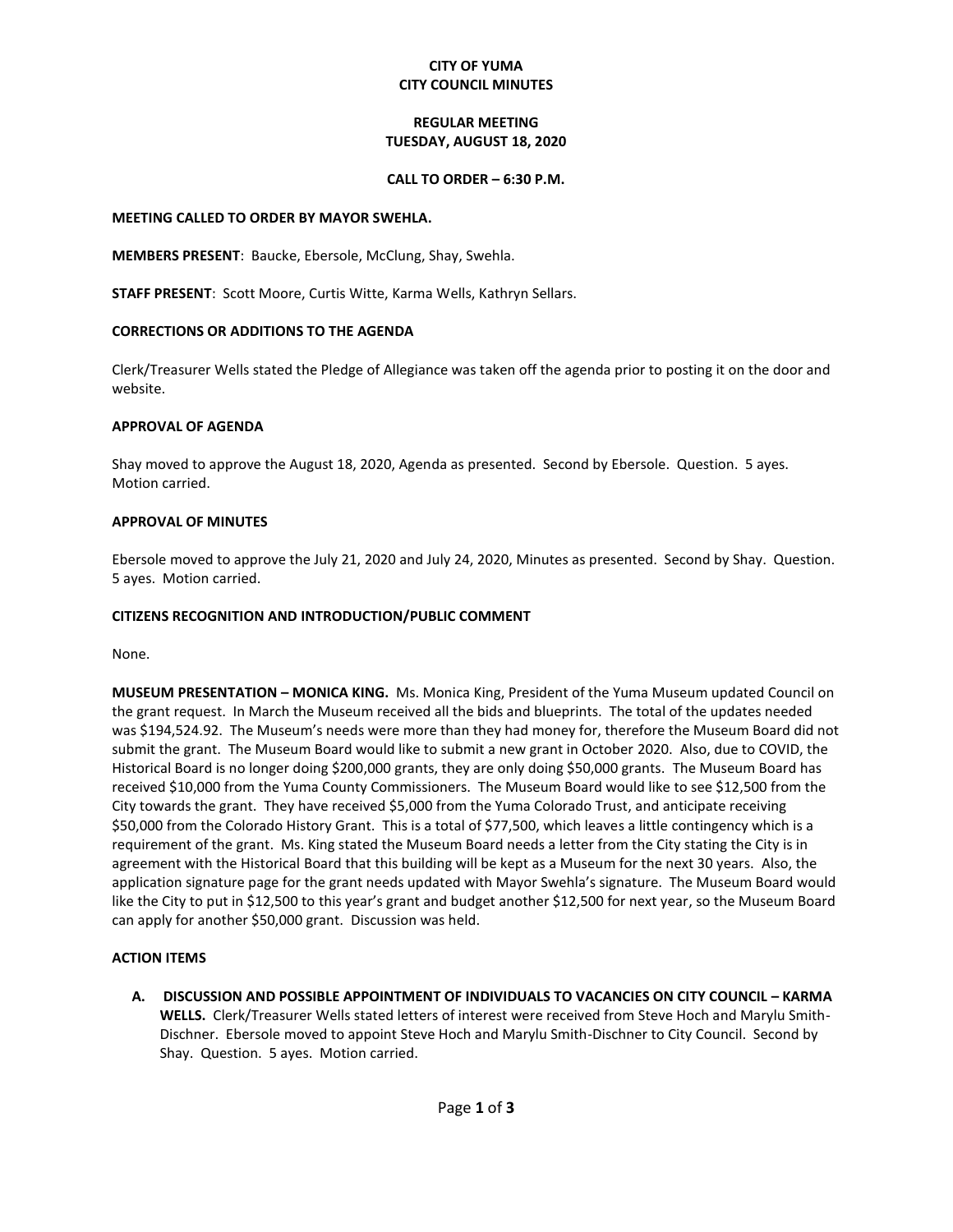- **B. APPOINTMENT OF COUNCIL REPRESENTATIVE TO THE FIREMEN'S PENSION BOARD – KARMA WELLS.**  Clerk/Treasurer Wells stated former Mayor Pro Tem Goeglein had been appointed to the Firemen's Pension Board and since he resigned, we need to appoint another representative. Swehla moved to appoint Mayor Pro Tem Shay to the Firemen's Pension Board. Second by Ebersole. Question. 5 ayes. Motion carried.
- **C. PUBLIC HEARING FOR VARIANCE REQUEST FROM BARBARA THOMPSON – SCOTT MOORE.** Manager Moore stated Ms. Barbara Thompson has requested a variance for 405 South Ash and 401 South Ash. It is a setback variance. Public hearing was opened. No comments were made. Public hearing was closed. Ebersole moved to approve the setback variance for Ms. Thompson. Second by Baucke. Question. 5 ayes. Motion carried.
- **D. MINOR SUBDIVISION FOR BARBARA THOMPSON – SCOTT MOORE.** Manager Moore stated the documents have been submitted for a minor subdivision for Ms. Barbara Thompson for 401 South Ash and 405 South Ash. Shay moved to approve the minor subdivision. Second by Ebersole. Question. 5 ayes. Motion carried.
- **E. RESOLUTION #24, SERIES OF 2020 (MOU WITH YUMA COUNTY FOR BALLOT BOXES) – KARMA WELLS.**  Clerk/Treasurer Wells stated this is an MOU with Yuma County to keep the ballot boxes for the election. The MOU is the same as previously done, just with different dates. Shay moved to approve Resolution #24, Series of 2020. Second by Ebersole. Question. 5 ayes. Motion carried.
- **F. RESOLUTION #25, SERIES OF 2020 (APPROVING THE COLORADO INTERACTIVE PAYPORT AGREEMENT CONCERNING ELECTRONIC PAYMENTS) – SCOTT MOORE.** Manager Moore stated this agreement is for online payments for recreation, pool, community center, and library fees. The terminals are free and this should help streamline online payments and online forms. Ebersole moved to approve Resolution #25, Series of 2020. Second by McClung. Question. 5 ayes. Motion carried.
- **G. APPROVAL OF BILLS – KARMA WELLS.** Clerk/Treasurer Wells stated she provided Council with an additional list of bills. Ebersole moved to approve the bills. Second by Shay. Question. 5 ayes. Motion carried.
- **H. PURCHASES IN EXCESS OF \$5,000 – SCOTT MOORE.** There were no purchases in excess of \$5,000.

### **ADDITIONAL BUSINESS**

None.

### **REPORTS**

### **CITY MANAGER, SCOTT MOORE**

Manager Moore stated Mr. Fred Gonzalez retired recently and Mr. Blake Sewell was appointed to take over Mr. Gonzalez's position of Street, Shop and Sanitation Supervisor.

The North Main Street Project has started. There were some issues with valves.

### **CITY CLERK/TREASURER, KARMA WELLS**

Clerk/Treasurer Wells provided Council with the sales tax report and a copy of the 2019 Audit.

### **SERGEANT, CURTIS WITTE**

Sergeant Witte stated the Police Department started 24 hour coverage last night.